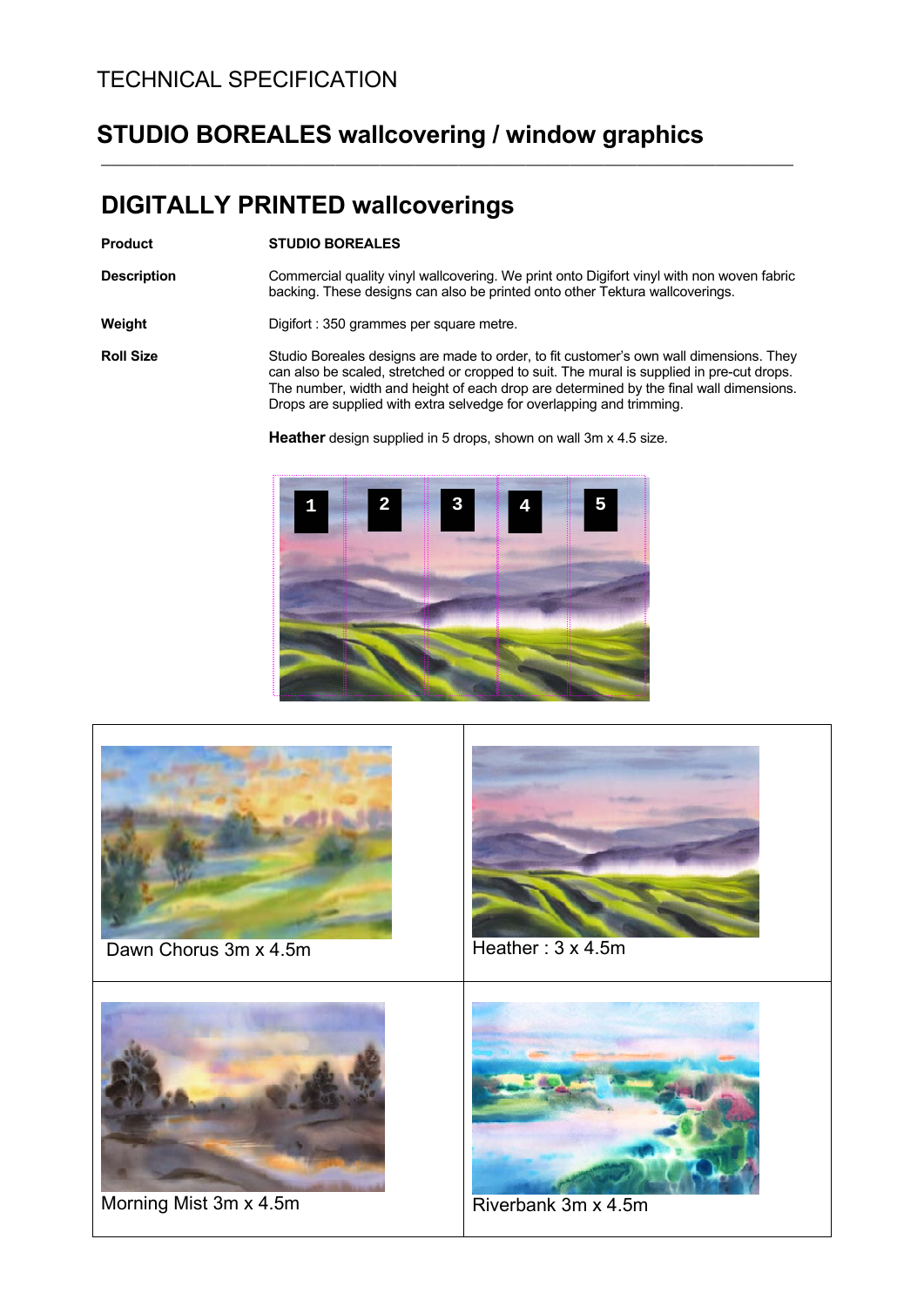

| <b>Maximum</b><br><b>Recommended size</b> | Recommended max print size<br>3m tall x 4.5m wide.<br>Designs can be cropped or scaled up/down to fit.                                                                                                                                                                                                                                                                                                                                                                                                                                                                                                                                                                                                                |
|-------------------------------------------|-----------------------------------------------------------------------------------------------------------------------------------------------------------------------------------------------------------------------------------------------------------------------------------------------------------------------------------------------------------------------------------------------------------------------------------------------------------------------------------------------------------------------------------------------------------------------------------------------------------------------------------------------------------------------------------------------------------------------|
|                                           | Print size exceeding recommended maximum will result in deterioration in print quality<br>(eg pixelation)                                                                                                                                                                                                                                                                                                                                                                                                                                                                                                                                                                                                             |
| Colour                                    | <b>Studio Boreales</b> are available in colours as shown on tektura.com. We can also make<br>small adjustments to the overall colour but changes may be subject to artwork charges.                                                                                                                                                                                                                                                                                                                                                                                                                                                                                                                                   |
| <b>Fire Rating</b>                        | (UK) Class 0 and 1 to BS476 part 6 and 7 when adhered to a suitable substrate.<br>Euro classification B when adhered to suitable substrate.<br>Marine fire rated - please enquire                                                                                                                                                                                                                                                                                                                                                                                                                                                                                                                                     |
| <b>Adhesive</b>                           | Generally Tekfix Plus, though depends on substrate.                                                                                                                                                                                                                                                                                                                                                                                                                                                                                                                                                                                                                                                                   |
| Hanging                                   | Digital wallcovering is printed to order, and each order is unique. Selvedge allowance and<br>sequence in which drops should be installed are given in hanging instructions supplied with<br>order. Exact pattern matching is vital. The product should not be reverse hung.                                                                                                                                                                                                                                                                                                                                                                                                                                          |
|                                           | Apply adhesive to wall surface. Carefully smooth wallcovering onto wall surface using a<br>felt roller or felt-covered spatula. Note that allowance will have been made for trimming<br>top and bottom to compensate for uneven walls. Overlap lengths and visually match<br>image. (In many cases crop marks are also included at the top/bottom of each drop as an<br>additional guide to pattern matching). Adjust position if necessary to achieve optimum<br>pattern match. Double cut through using a sharp blade, cutting perpendicular to wall<br>surface to ensure a clean join. Use a seam roller to ensure product is well bonded at the<br>join. Remove any adhesive seepage immediately with warm water. |
| <b>Maintenance</b>                        | Digital vinyls with fabric backing are wipeable and washable, and offer some resistance to<br>knocks. With regular cleaning they will retain their original appearance for many years<br>depending on area of use.                                                                                                                                                                                                                                                                                                                                                                                                                                                                                                    |
|                                           | Always carry out a trial in an inconspicuous area first, to ensure cleaning agent suitable.<br>Avoid polishes, abrasive cleaners, solvent or undiluted bleach cleaners as these will<br>damage the print and vinyl. Diluted bleach may be used to wipe areas. Slight or moderate<br>soiling can be removed using a combination of mild non-soapy detergent and a soft damp<br>cloth/sponge. Dabbing - certainly not rubbing - is recommended to lift the soil.<br>It is important to rinse off with clean water and (absorbent) cloth, always cleaning from the                                                                                                                                                       |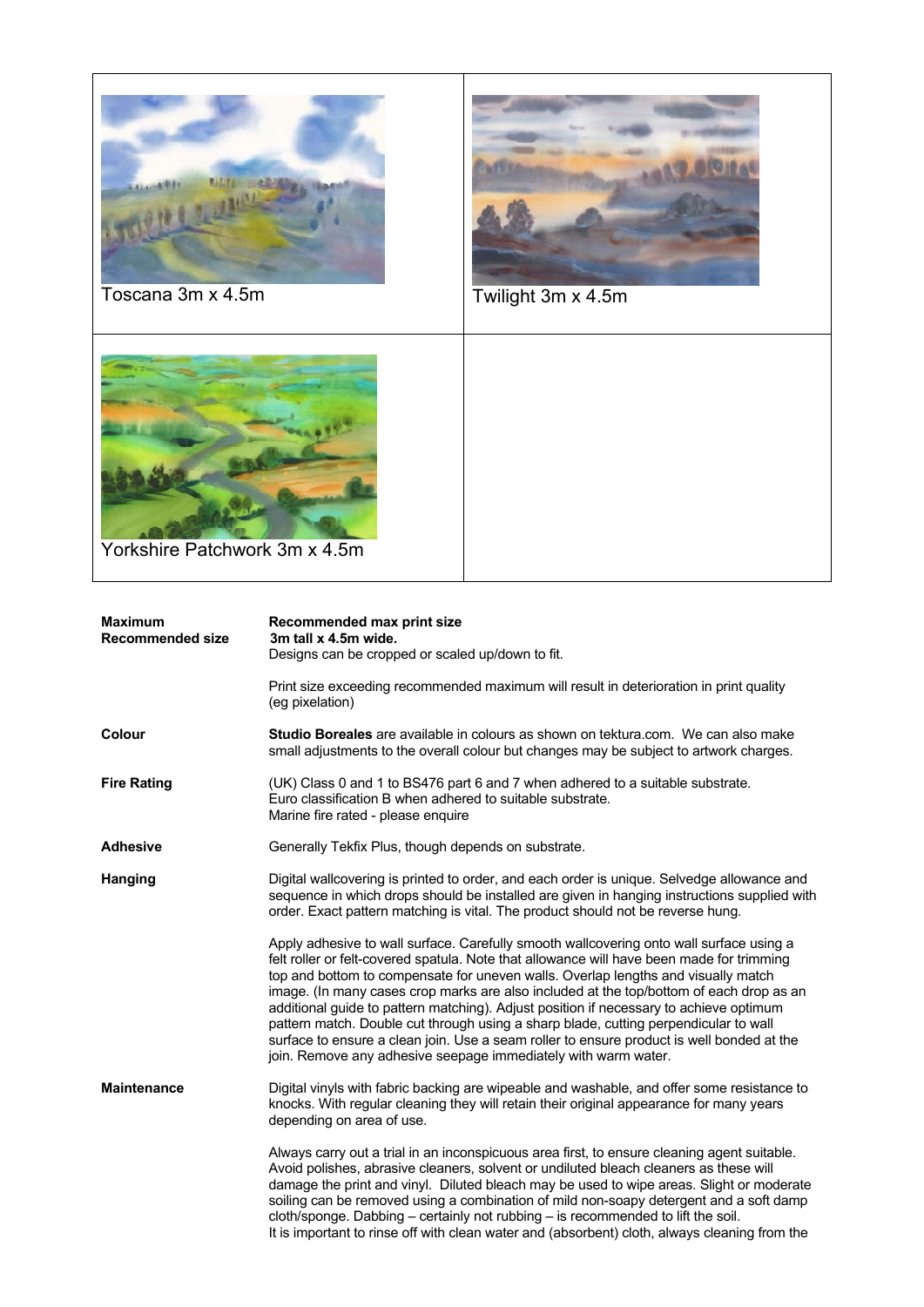|                            | skirting level upwards. Individual stains should be removed as quickly as possible. This<br>wallcovering contains antimicrobials which guard against mildew and bacterial growth                                 |
|----------------------------|------------------------------------------------------------------------------------------------------------------------------------------------------------------------------------------------------------------|
| <b>Health &amp; Safety</b> | This product is classified as non-hazardous and therefore does not require any special<br>handling. This product does not require special labelling.                                                             |
| <b>Handling/Storage</b>    | Store at ambient temperatures away from heat source. Suitable lifting equipment may be<br>required.                                                                                                              |
| <b>Fire Fighting</b>       | Any extinguishing media are suitable. Wear self contained breathing apparatus, protective<br>clothing and full face mask. Fumes should be ventilated immediately due to possible<br>liberation of noxious gases. |
| <b>Ecological</b>          | This product is not bio-degradable. Dispose of in accordance with Local Authority<br>regulations or via an authorised contractor.                                                                                |

\_\_\_\_\_\_\_\_\_\_\_\_\_\_\_\_\_\_\_\_\_\_\_\_\_\_\_\_\_\_\_\_\_\_\_\_\_\_\_\_\_\_\_\_\_\_\_\_\_\_\_\_\_\_\_\_\_\_\_\_\_\_

## **DIGITALLY PRINTED window film**

| <b>Description</b>         | 70 micron polymeric film, frosted or clear.                                                                                                                                                                                                                                                                                                                                                                                                                                                                                                                                                                                                                       |
|----------------------------|-------------------------------------------------------------------------------------------------------------------------------------------------------------------------------------------------------------------------------------------------------------------------------------------------------------------------------------------------------------------------------------------------------------------------------------------------------------------------------------------------------------------------------------------------------------------------------------------------------------------------------------------------------------------|
| Weight                     | 22 grammes per square metre                                                                                                                                                                                                                                                                                                                                                                                                                                                                                                                                                                                                                                       |
| <b>Size</b>                | Varies, depending on project                                                                                                                                                                                                                                                                                                                                                                                                                                                                                                                                                                                                                                      |
| <b>Fire Rating</b>         | Euroclass B                                                                                                                                                                                                                                                                                                                                                                                                                                                                                                                                                                                                                                                       |
| <b>Adhesive</b>            | Product is self adhesive - permanent pressure sensitive acrylic with Kraft release liner                                                                                                                                                                                                                                                                                                                                                                                                                                                                                                                                                                          |
| <b>Installation</b>        | Apply the film using a wet application method to saturate the glass, using either<br>proprietary application fluid or a solution of water with a drop of washing up liquid added.<br>Align the film at the top edge using the 'hinge' method. Squeegee the film by applying<br>overlapping strokes from the top centre outwards in each direction and then repeat down<br>the film. A felt squeegee is recommended to avoid scratching. Avoid creasing the film.<br>Once applied the film can be trimmed with a sharp blade. Be aware that water around the<br>edge of the panel will cause dirt ingress, so avoid excess fluid towards the edges of the<br>film. |
| <b>Maintenance</b>         | The film is wipeable and washable. With occasional cleaning it will retain its original<br>appearance for many years depending on area of use. Always carry out a trial in an<br>inconspicuous area first, to ensure cleaning agent suitable. Clean with a mild non-soapy<br>detergent with a soft cloth or sponge. Excess water can be carefully removed with a soft<br>rubber squeegee. Be aware that any grit or rough edges on the squeegee may cause<br>scratching.                                                                                                                                                                                          |
| <b>Health &amp; Safety</b> | This product is classified as non-hazardous and therefore does not require any special<br>handling. This product does not require special labelling.                                                                                                                                                                                                                                                                                                                                                                                                                                                                                                              |
| <b>Handling/Storage</b>    | Store at ambient temperatures away from heat source. Suitable lifting equipment may be<br>required.                                                                                                                                                                                                                                                                                                                                                                                                                                                                                                                                                               |
| <b>Fire Fighting</b>       | Any extinguishing media are suitable. Wear self contained breathing apparatus, protective<br>clothing and full face mask. Fumes should be ventilated immediately due to possible<br>liberation of noxious gases.                                                                                                                                                                                                                                                                                                                                                                                                                                                  |
| <b>Ecological</b>          | This product is not bio-degradable. Dispose of in accordance with Local Authority<br>regulations or via an authorised contractor.                                                                                                                                                                                                                                                                                                                                                                                                                                                                                                                                 |